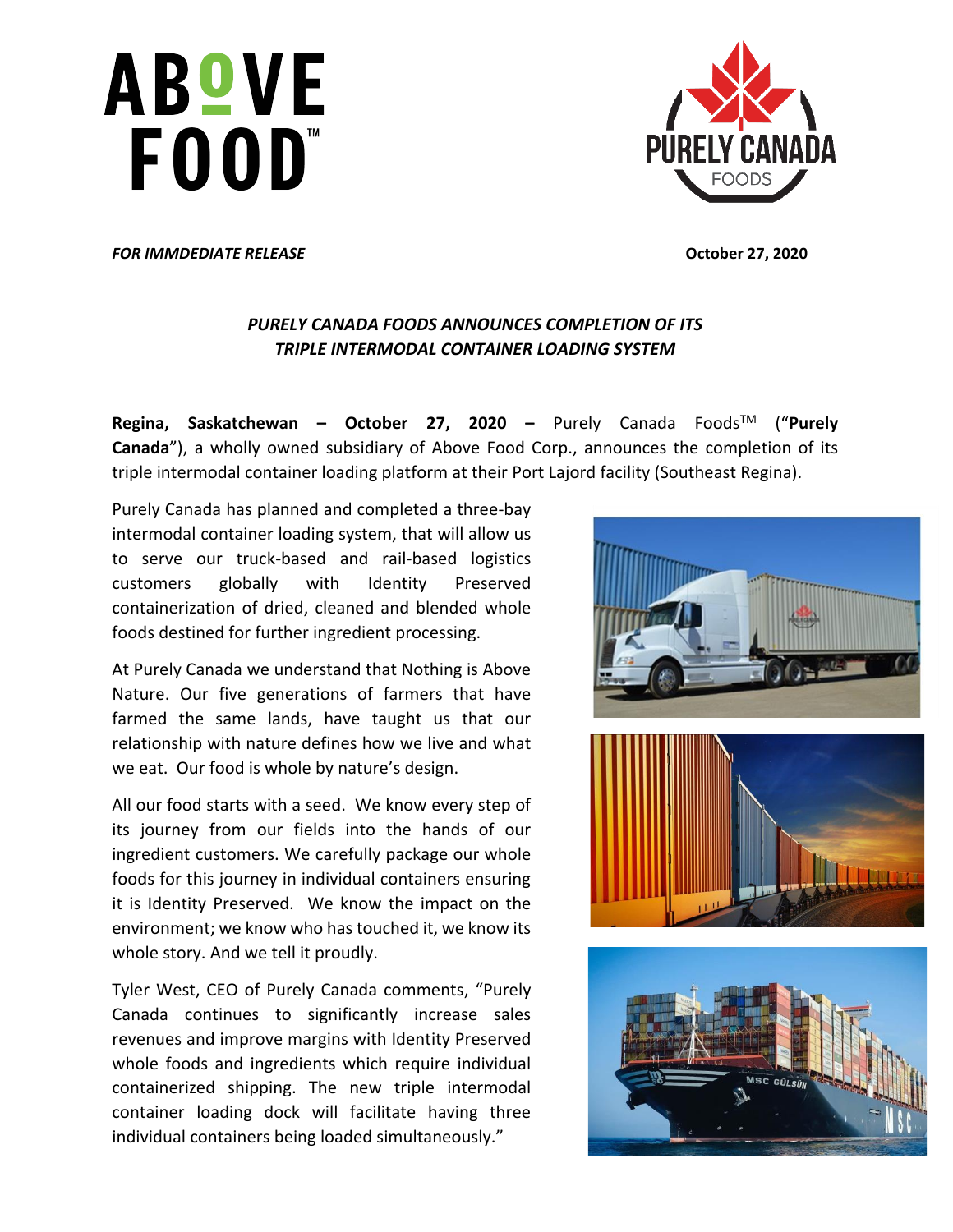Purely Canada is a vertically integrated company supplying whole foods and ingredients, from the vast and pristine lands of Western Canada to the tables of the world. Purely Canada is a recognized wholesale plant-based protein ingredient provider in Canada, with a vertically integrated agri-foods business, including Canada's largest certified organic facility, Canada's fifth largest inland grain terminal, railway infrastructure private railcar fleet, and strategic farm acres, ensuring a best-in-class plant protein supply chain.

Purely Canada purchases, processes, transports, and merchandizes Identity Preserved Ingredients from Saskatchewan and Alberta to global customers in North America, Asia, Europe, and Africa.

On October 8, 2020, Purely Canada announced its merger with Above Food Inc. ("**Above Food**"). Above Food is a plant protein food business that develops and distributes delicious, and densely nutritious plant-based alternatives to meat (Above Meat) and dairy (Above Dairy) through their proprietary Whole-Plant Protein Formulations. The first brand for this combined entity is a range of meat substitutes, Above Meat which will be quickly followed by Above Dairy, a product range that promises to redefine what good tastes like, in the alternative dairy space. Purely Canada is completing its due diligence and expects finalization of this transaction by the end of October.

ABOVE FOOD"

Purely Canada and Above Food commits that its products will tell the whole story, from field to plate, ensuring that customers can trust that every bite is natural, good-for-them, and sustainably produced.

#### **FOR MORE INFORMATION:**

Tyler West Chief Executive Officer Purely Canada Foods Corp. [twest@purelycanada.ca](mailto:twest@purelycanada.ca)

#### **FORWARD LOOKING STATEMENTS**

*This press release contains "forward-looking information" within the meaning of applicable securities laws. All statements contained herein that are not clearly historical in nature may constitute forwardlooking information. In some cases, forward-looking information can be identified by words or phrases such as "may", "will", "expect", "likely", "should", "would", "plan", "anticipate", "intend", "potential", "proposed", "estimate", "believe" or the negative of these terms, or other similar words, expressions and grammatical variations thereof, or statements that certain events or conditions "may" or "will" happen, or by discussions of strategy.*

*By their nature, forward-looking information is subject to inherent risks and uncertainties that may be general or specific and which give rise to the possibility that expectations, forecasts, predictions, projections or conclusions will not prove to be accurate, that assumptions may not be correct and that objectives, strategic goals and priorities will not be achieved. A variety of factors, including known and unknown risks, many of which are beyond our control, could cause actual results to differ materially from the forward-looking information in this press release including, without limitation: the failure to negotiate*